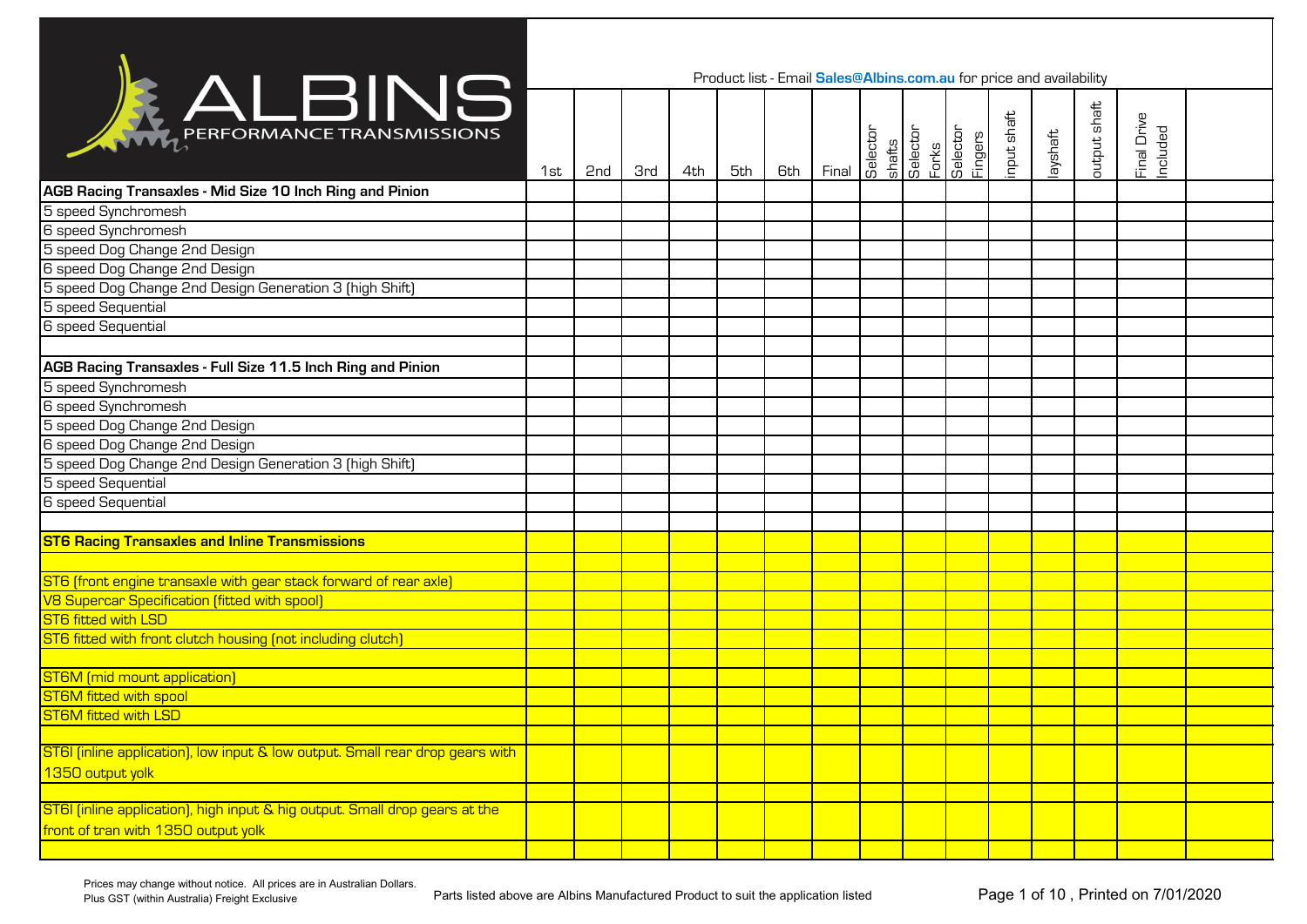|                                                                                                   |     |     |            |     |     |     | Product list - Email Sales@Albins.com.au for price and availability |          |                             |                     |             |          |              |                         |  |
|---------------------------------------------------------------------------------------------------|-----|-----|------------|-----|-----|-----|---------------------------------------------------------------------|----------|-----------------------------|---------------------|-------------|----------|--------------|-------------------------|--|
| RALBINS                                                                                           | 1st | 2nd | <b>3rd</b> | 4th | 5th | 6th | Final                                                               | Selector | shafts<br>Selector<br>Forks | Selector<br>Fingers | input shaft | layshaft | output shaft | Final Drive<br>Included |  |
| Trophy Truck - Base Transmission (low input & low output with large drop<br>gears)                |     |     |            |     |     |     |                                                                     |          |                             |                     |             |          |              |                         |  |
|                                                                                                   |     |     |            |     |     |     |                                                                     |          |                             |                     |             |          |              |                         |  |
| Add on options for Trophy Truck                                                                   |     |     |            |     |     |     |                                                                     |          |                             |                     |             |          |              |                         |  |
| Torque converter kit                                                                              |     |     |            |     |     |     |                                                                     |          |                             |                     |             |          |              |                         |  |
| <b>Bell housing</b>                                                                               |     |     |            |     |     |     |                                                                     |          |                             |                     |             |          |              |                         |  |
| <b>Slave Cylinder</b>                                                                             |     |     |            |     |     |     |                                                                     |          |                             |                     |             |          |              |                         |  |
| Trophy Truck with Torque Converter/Clutch option                                                  |     |     |            |     |     |     |                                                                     |          |                             |                     |             |          |              |                         |  |
| Includes -                                                                                        |     |     |            |     |     |     |                                                                     |          |                             |                     |             |          |              |                         |  |
| <b>Clutch and Torque Conveter Bell Housing</b>                                                    |     |     |            |     |     |     |                                                                     |          |                             |                     |             |          |              |                         |  |
| <b>Torque Converter Pump and Fittings</b>                                                         |     |     |            |     |     |     |                                                                     |          |                             |                     |             |          |              |                         |  |
| Oil Filter for Torque Converter                                                                   |     |     |            |     |     |     |                                                                     |          |                             |                     |             |          |              |                         |  |
| Flywheel to suit 5.5" Clutch                                                                      |     |     |            |     |     |     |                                                                     |          |                             |                     |             |          |              |                         |  |
| <b>Slave Cylinder</b>                                                                             |     |     |            |     |     |     |                                                                     |          |                             |                     |             |          |              |                         |  |
| <b>Slave Cylinder Fittings</b>                                                                    |     |     |            |     |     |     |                                                                     |          |                             |                     |             |          |              |                         |  |
| Does not include flex plate or clutch                                                             |     |     |            |     |     |     |                                                                     |          |                             |                     |             |          |              |                         |  |
|                                                                                                   |     |     |            |     |     |     |                                                                     |          |                             |                     |             |          |              |                         |  |
| ST6-I with Front Drop gears & 4WD Transfer case (includes bellhousing)                            |     |     |            |     |     |     |                                                                     |          |                             |                     |             |          |              |                         |  |
|                                                                                                   |     |     |            |     |     |     |                                                                     |          |                             |                     |             |          |              |                         |  |
| ST6-IR32 - R32 Skyline install                                                                    |     |     |            |     |     |     |                                                                     |          |                             |                     |             |          |              |                         |  |
|                                                                                                   |     |     |            |     |     |     |                                                                     |          |                             |                     |             |          |              |                         |  |
| ST6-2JZ - 2JZ Supra install                                                                       |     |     |            |     |     |     |                                                                     |          |                             |                     |             |          |              |                         |  |
|                                                                                                   |     |     |            |     |     |     |                                                                     |          |                             |                     |             |          |              |                         |  |
| Ferrari GT400 Ring & Pinion Set - Special Order Only, Min Qantity Apply                           |     |     |            |     |     |     | 4.75                                                                |          |                             |                     |             |          |              |                         |  |
| Ferrari 512TR Ring & Pinion Set - Special Order Only, Min Qantity Apply                           |     |     |            |     |     |     | 3.21                                                                |          |                             |                     |             |          |              |                         |  |
|                                                                                                   |     |     |            |     |     |     |                                                                     |          |                             |                     |             |          |              |                         |  |
| Hewland VGC Ring & Pinion Set - Special Order only, Min Qantity Apply                             |     |     |            |     |     |     | 2.85                                                                |          |                             |                     |             |          |              |                         |  |
|                                                                                                   |     |     |            |     |     |     |                                                                     |          |                             |                     |             |          |              |                         |  |
| Honda B Series 1st - 4th Helical Dog Change Kit - Drag Spec Kit 1100+HP 3.00   2.00   1.39   1.09 |     |     |            |     |     |     |                                                                     |          |                             |                     |             |          |              |                         |  |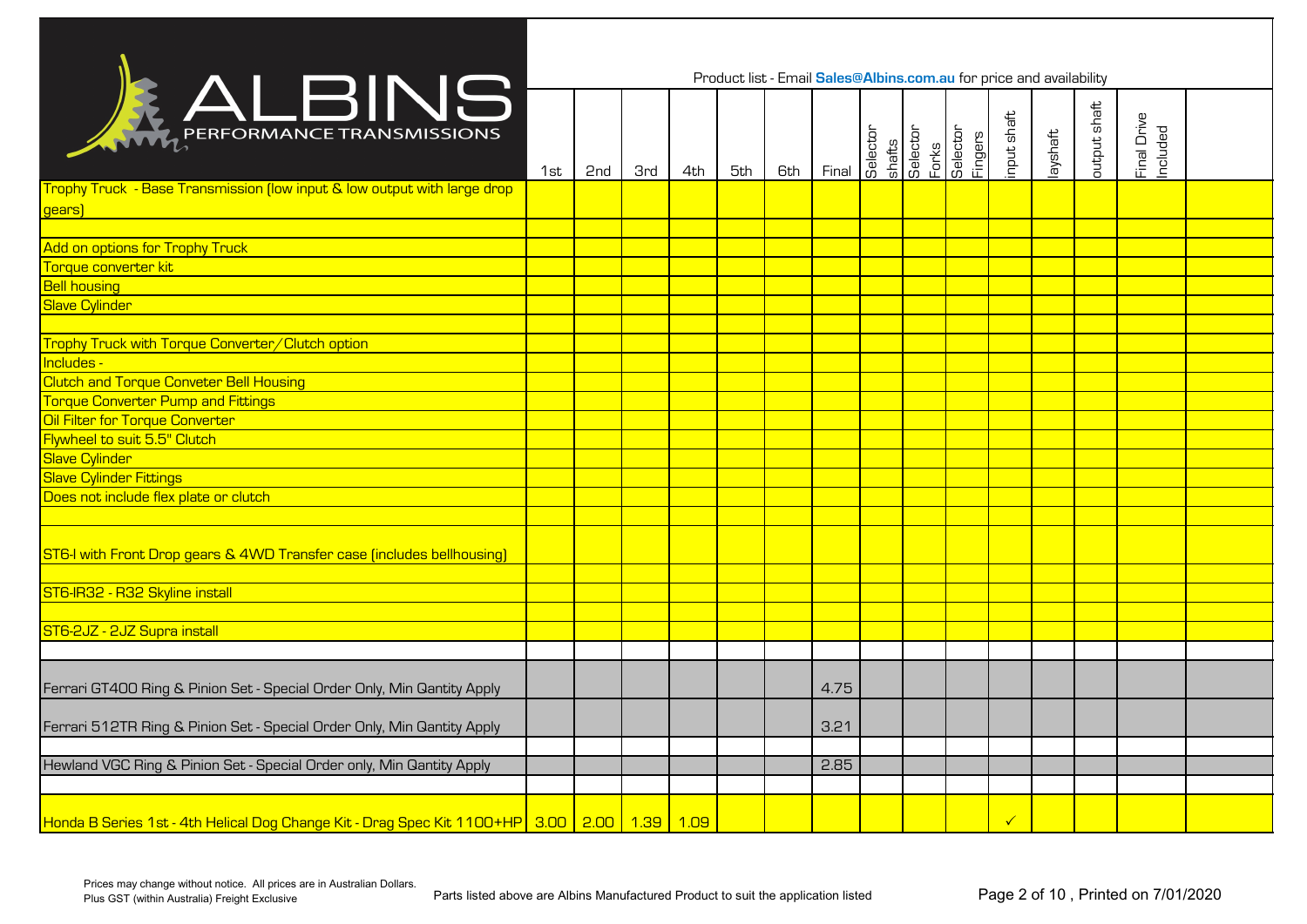|                                                                            |                   |                        |              |                      |      |     | Product list - Email Sales@Albins.com.au for price and availability |          |                             |                     |                        |          |              |                         |  |
|----------------------------------------------------------------------------|-------------------|------------------------|--------------|----------------------|------|-----|---------------------------------------------------------------------|----------|-----------------------------|---------------------|------------------------|----------|--------------|-------------------------|--|
| <b>KALBINS</b>                                                             | 1st               | 2 <sub>nd</sub>        | <b>3rd</b>   | 4th                  | 5th  | 6th | Final                                                               | Selector | shafts<br>Selector<br>Forks | Selector<br>Fingers | input shaft            | layshaft | output shaft | Final Drive<br>Included |  |
| Honda B Series 1st - 4th Helical Synchro Kit, with floating splined on dog |                   |                        |              |                      |      |     |                                                                     |          |                             |                     |                        |          |              |                         |  |
| rings for 3rd & 4th gears                                                  | 3.00              | <mark>1.87 1.33</mark> |              | 1.00                 |      |     |                                                                     |          |                             |                     | $\sqrt{\frac{2}{\pi}}$ |          |              |                         |  |
| Honda B series 1st - 5th Helical Synchro Kit, with Electron Beam Welded    |                   |                        |              |                      |      |     |                                                                     |          |                             |                     |                        |          |              |                         |  |
| Dog Rings for 3rd/4th/5th gears                                            |                   | 3.18 2.07 1.56 1.24    |              |                      | 1.04 |     |                                                                     |          |                             |                     | $\checkmark$           |          |              |                         |  |
| Honda B series 1st - 5th Helical Synchro Kit, with Electron Beam Welded    |                   |                        |              |                      |      |     |                                                                     |          |                             |                     |                        |          |              |                         |  |
| Dog Rings for 3rd/4th/5th gears                                            | 2.62              |                        |              | 1.76 1.47 1.24 0.96  |      |     |                                                                     |          |                             |                     | $\checkmark$           |          |              |                         |  |
| Honda B Series 1st - 5th Helical Dog Change Kit - Road/Race                | 3.00              | $2.00$ 1.47            |              | $\vert$ 1.14 $\vert$ | 1.00 |     |                                                                     |          |                             |                     | $\checkmark$           |          |              |                         |  |
| Honda B Series 1st - 5th Helical Dog Change Kit - Road/Race                | 2.08              | 1.61                   | $\vert$ 1.33 | 1.14                 | 1.00 |     |                                                                     |          |                             |                     | $\checkmark$           |          |              |                         |  |
| Honda B Series 1st & 2nd Helical Dog Change Kit - use the ratios from      |                   |                        |              |                      |      |     |                                                                     |          |                             |                     |                        |          |              |                         |  |
| either the 1st - 4th drag spec kit or ratios from the 1st - 5th road race  |                   |                        |              |                      |      |     |                                                                     |          |                             |                     |                        |          |              |                         |  |
| spec kit                                                                   |                   |                        |              |                      |      |     |                                                                     |          |                             |                     | $\checkmark$           |          |              |                         |  |
| Honda B Series 3rd & 4th Helical Dog Change Kit - use the ratios from      |                   |                        |              |                      |      |     |                                                                     |          |                             |                     |                        |          |              |                         |  |
| either the 1st - 4th drag spec kit or ratios from the 1st - 5th road race  |                   |                        |              |                      |      |     |                                                                     |          |                             |                     |                        |          |              |                         |  |
| spec kit                                                                   |                   |                        |              |                      |      |     |                                                                     |          |                             |                     |                        |          |              |                         |  |
| Honda B Series 5th Helical Dog Change Gear Set                             |                   |                        |              |                      | 1.00 |     |                                                                     |          |                             |                     |                        |          |              |                         |  |
| Honda B Series Centre Brace (in place of 5th gear)                         |                   |                        |              |                      |      |     |                                                                     |          |                             |                     |                        |          |              |                         |  |
|                                                                            |                   |                        |              |                      |      |     |                                                                     |          |                             |                     |                        |          |              |                         |  |
| <b>Honda B Series Final Drive</b>                                          |                   |                        |              |                      |      |     | 4.09                                                                |          |                             |                     |                        |          |              | $\checkmark$            |  |
| <b>Honda B Series Final Drive</b>                                          |                   |                        |              |                      |      |     | 4.33                                                                |          |                             |                     |                        |          |              | $\checkmark$            |  |
| <b>Honda B Series Final Drive</b>                                          |                   |                        |              |                      |      |     | 4.40                                                                |          |                             |                     |                        |          |              | $\checkmark$            |  |
| <b>Honda B Series Final Drive</b>                                          |                   |                        |              |                      |      |     | 4.71                                                                |          |                             |                     |                        |          |              | $\checkmark$            |  |
|                                                                            |                   |                        |              |                      |      |     |                                                                     |          |                             |                     |                        |          |              |                         |  |
| <b>Honda H Series Final Drive</b>                                          |                   |                        |              |                      |      |     | 3.50                                                                |          |                             |                     |                        |          |              | $\checkmark$            |  |
|                                                                            |                   |                        |              |                      |      |     |                                                                     |          |                             |                     |                        |          |              |                         |  |
| Honda K Series 1st - 4th Helical Synchro Kit                               | 2.93              | 1.70                   | $\vert$ 1.19 | $\overline{0.93}$    |      |     |                                                                     |          |                             |                     | $\checkmark$           |          |              |                         |  |
| Honda K Series 1st - 4th Helical Synchro Kit                               | 3.00 <sub>1</sub> | 2.00                   | 1.47         | 1.10                 |      |     |                                                                     |          |                             |                     | $\checkmark$           |          |              |                         |  |
|                                                                            |                   |                        |              |                      |      |     |                                                                     |          |                             |                     |                        |          |              |                         |  |
| <b>Honda K Series Final Drive</b>                                          |                   |                        |              |                      |      |     | 4.38                                                                |          |                             |                     |                        |          |              | $\checkmark$            |  |
| <b>Honda K Series Final Drive</b>                                          |                   |                        |              |                      |      |     | 4.77                                                                |          |                             |                     |                        |          |              |                         |  |
| <b>Honda K Series Final Drive</b>                                          |                   |                        |              |                      |      |     | 5.08                                                                |          |                             |                     |                        |          |              | $\checkmark$            |  |
| <b>Honda K Series Final Drive</b>                                          |                   |                        |              |                      |      |     | 5.09                                                                |          |                             |                     |                        |          |              | $\checkmark$            |  |
| <b>Honda K Series Final Drive</b>                                          |                   |                        |              |                      |      |     | 5.23                                                                |          |                             |                     |                        |          |              | $\checkmark$            |  |
| <b>Honda K Series Final Drive</b>                                          |                   |                        |              |                      |      |     | 5.31                                                                |          |                             |                     |                        |          |              | $\checkmark$            |  |
| <b>Honda K Series Final Drive</b>                                          |                   |                        |              |                      |      |     | 5.42                                                                |          |                             |                     |                        |          |              | $\checkmark$            |  |
| <b>Honda K Series Final Drive</b>                                          |                   |                        |              |                      |      |     | 5.83                                                                |          |                             |                     |                        |          |              | $\sqrt{2}$              |  |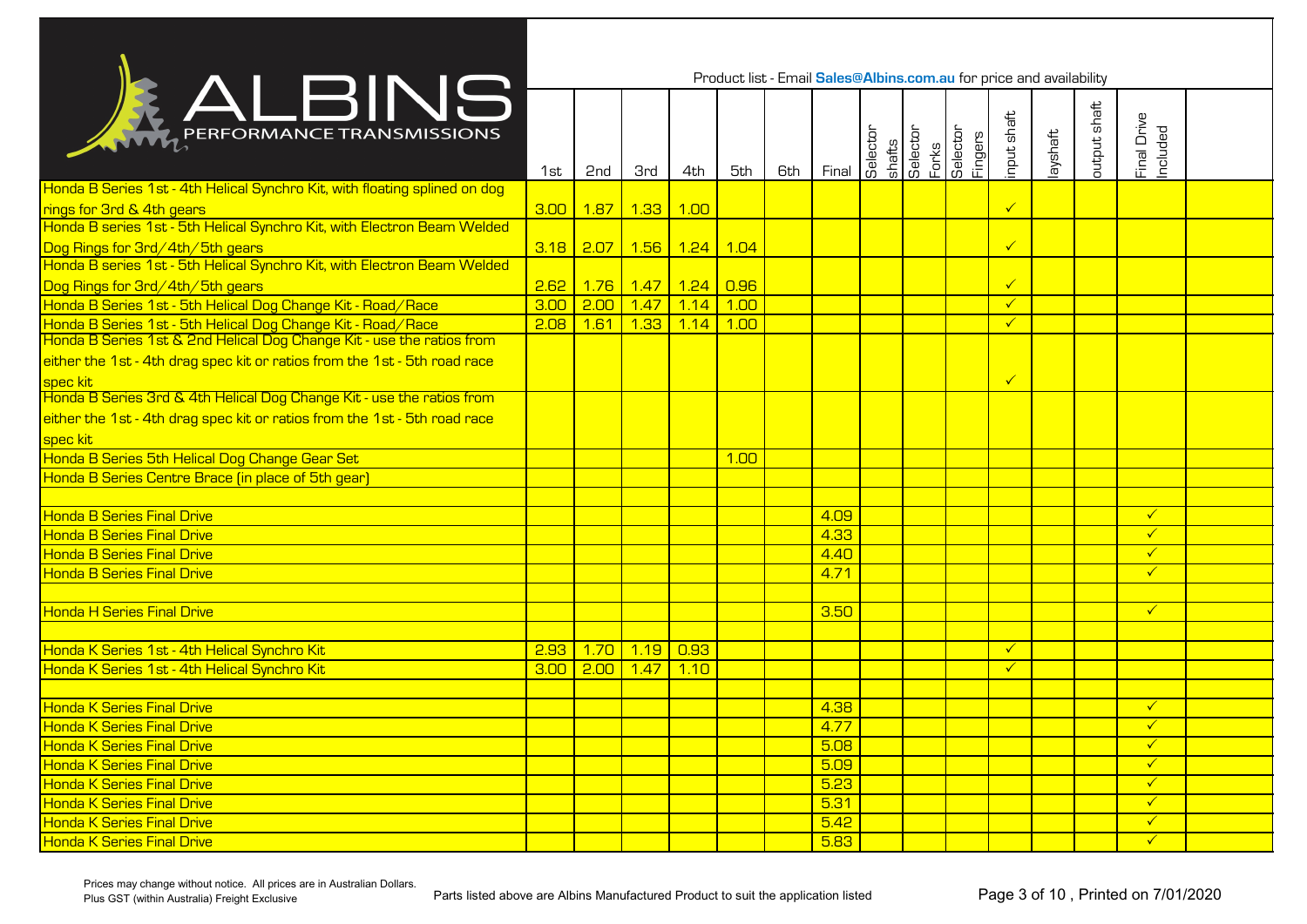|                                                                                                              |      |     |                                  |                        | Product list - Email Sales@Albins.com.au for price and availability |     |                      |              |                    |                              |              |              |              |                         |  |
|--------------------------------------------------------------------------------------------------------------|------|-----|----------------------------------|------------------------|---------------------------------------------------------------------|-----|----------------------|--------------|--------------------|------------------------------|--------------|--------------|--------------|-------------------------|--|
| RALBING                                                                                                      | 1st  | 2nd | <b>3rd</b>                       | 4th                    | 5th                                                                 | 6th | Final                | Selector     | shafts<br>Selector | Forks<br>Selector<br>Fingers | input shaft  | layshaft     | output shaft | Final Drive<br>Included |  |
|                                                                                                              |      |     |                                  |                        |                                                                     |     |                      |              |                    |                              |              |              |              |                         |  |
| HV1 Racing Transmission - 10 inch ring and pinion 4 speed with                                               |      |     |                                  |                        |                                                                     |     |                      |              |                    |                              |              |              |              |                         |  |
| constant mesh reverse                                                                                        |      |     |                                  |                        |                                                                     |     |                      |              |                    |                              |              |              |              |                         |  |
| HV1 Racing Transmission - 934 Drive Flange Option                                                            |      |     |                                  |                        |                                                                     |     |                      |              |                    |                              |              |              |              |                         |  |
| HV1 Racing Transmission - Billet Alloy Diff Carrier Option                                                   |      |     |                                  |                        |                                                                     |     |                      |              |                    |                              |              |              |              |                         |  |
| HV1 Racing Transmission - Cable Shifter Kit                                                                  |      |     |                                  |                        |                                                                     |     |                      |              |                    |                              |              |              |              |                         |  |
| HV1 Racing Transmission - Solid Shifter Kit                                                                  |      |     |                                  |                        |                                                                     |     |                      |              |                    |                              |              |              |              |                         |  |
|                                                                                                              |      |     |                                  |                        |                                                                     |     |                      |              |                    |                              |              |              |              |                         |  |
| Lamborghini Gallardo MY2003-MY2005 L140 Front Ring & Pinion Set -                                            |      |     |                                  |                        |                                                                     |     |                      |              |                    |                              |              |              |              |                         |  |
| Special Order Only, Min Quantity Apply                                                                       |      |     |                                  |                        |                                                                     |     | 3.27                 |              |                    |                              |              |              |              |                         |  |
| Lamborghini Gallardo MY2003-MY2005 L140 Rear Ring & Pinion Set -                                             |      |     |                                  |                        |                                                                     |     |                      |              |                    |                              |              |              |              |                         |  |
| Special Order Only, Min Order Quantity Apply                                                                 |      |     |                                  |                        |                                                                     |     | 3.82                 |              |                    |                              |              |              |              |                         |  |
|                                                                                                              |      |     |                                  |                        |                                                                     |     |                      |              |                    |                              |              |              |              |                         |  |
| Mazda RX7 - Quick Shifter with 5th/Rev Gate Lockout                                                          |      |     |                                  |                        |                                                                     |     |                      |              |                    |                              |              |              |              |                         |  |
| Mazda RX7 - Quick Shifter with no Lockout                                                                    |      |     |                                  |                        |                                                                     |     |                      |              |                    |                              |              |              |              |                         |  |
|                                                                                                              |      |     |                                  |                        |                                                                     |     |                      |              |                    |                              |              |              |              |                         |  |
|                                                                                                              |      |     |                                  |                        |                                                                     |     |                      |              |                    |                              |              |              |              |                         |  |
| Mazda RX7 FC Helical cut Synchromesh kit. Close ratio with over drive 5th 2.54 1.65 1.24 1.00 0.87           |      |     |                                  |                        |                                                                     |     |                      |              |                    |                              | $\checkmark$ | $\checkmark$ |              |                         |  |
| Mazda RX7 FC Helical cut Synchromesh Kit. Dogleg 1st position                                                | 2.67 |     | <mark>1.71   1.34  </mark>       | <mark>1.13 1.00</mark> |                                                                     |     |                      |              |                    |                              |              | $\checkmark$ |              |                         |  |
|                                                                                                              |      |     |                                  |                        |                                                                     |     |                      |              |                    |                              |              |              |              |                         |  |
| Mazda RX7 FD Helical cut Synchromesh kit. Close ratio with over drive 5th   2.54   1.65   1.24   1.00   0.87 |      |     |                                  |                        |                                                                     |     |                      |              |                    |                              | $\checkmark$ | $\checkmark$ |              |                         |  |
| Mazda RX7 FD Helical cut Synchromesh Kit. Dogleg 1st position                                                |      |     | 2.67 1.71 1.34 1.13 1.00         |                        |                                                                     |     |                      |              |                    |                              |              | $\checkmark$ |              |                         |  |
|                                                                                                              |      |     |                                  |                        |                                                                     |     |                      |              |                    |                              |              |              |              |                         |  |
| Mitsubishi EVO 4-9. Helical cut dog change kits. Group A                                                     | 2.50 |     | <mark>1.82 1.43 1.18 1.00</mark> |                        |                                                                     |     |                      | $\checkmark$ | $\checkmark$       |                              | $\checkmark$ |              |              |                         |  |
| Mitsubishi EVO 4-9. Helical cut dog change kits. Group N                                                     | 2.79 |     | 1.95 1.44 1.10 0.83              |                        |                                                                     |     |                      | $\checkmark$ | $\checkmark$       |                              | $\checkmark$ |              |              |                         |  |
| Mitsubishi EVO 4-9 Sequential Shift Conversion Shifter Assy                                                  |      |     |                                  |                        |                                                                     |     |                      |              |                    |                              |              |              |              |                         |  |
|                                                                                                              |      |     |                                  |                        |                                                                     |     |                      |              |                    |                              |              |              |              |                         |  |
| Mitsubishi EVO 4-9. 5 Speed Straight Cut Dog Change Kit                                                      |      |     |                                  |                        | 3.00 2.00 1.47 1.11 0.86                                            |     | $\vert$ 4.31 $\vert$ | $\prec$      | $\checkmark$       | <b>V</b>                     |              |              |              |                         |  |
| Mitsubishi EVO 4-9 5 Speed Selector Finger Upgrade Kit                                                       |      |     |                                  |                        |                                                                     |     |                      |              |                    |                              |              |              |              |                         |  |
|                                                                                                              |      |     |                                  |                        |                                                                     |     |                      |              |                    |                              |              |              |              |                         |  |
| Nissan GTR R35 - AX35 - Nissan GTR R35 Replacement Trans                                                     |      |     |                                  |                        |                                                                     |     |                      |              |                    |                              |              |              |              |                         |  |
| Nissan GTR R35-AX35 Clutch Option - various                                                                  |      |     |                                  |                        |                                                                     |     |                      |              |                    |                              |              |              |              |                         |  |
| Nissan GTR R35 1st Gear Set - 8mm wider than Std - Std Circlip                                               |      |     |                                  |                        |                                                                     |     |                      |              |                    |                              |              |              |              |                         |  |
| Retention.                                                                                                   | std  |     |                                  |                        |                                                                     |     |                      |              |                    |                              | $\checkmark$ |              |              |                         |  |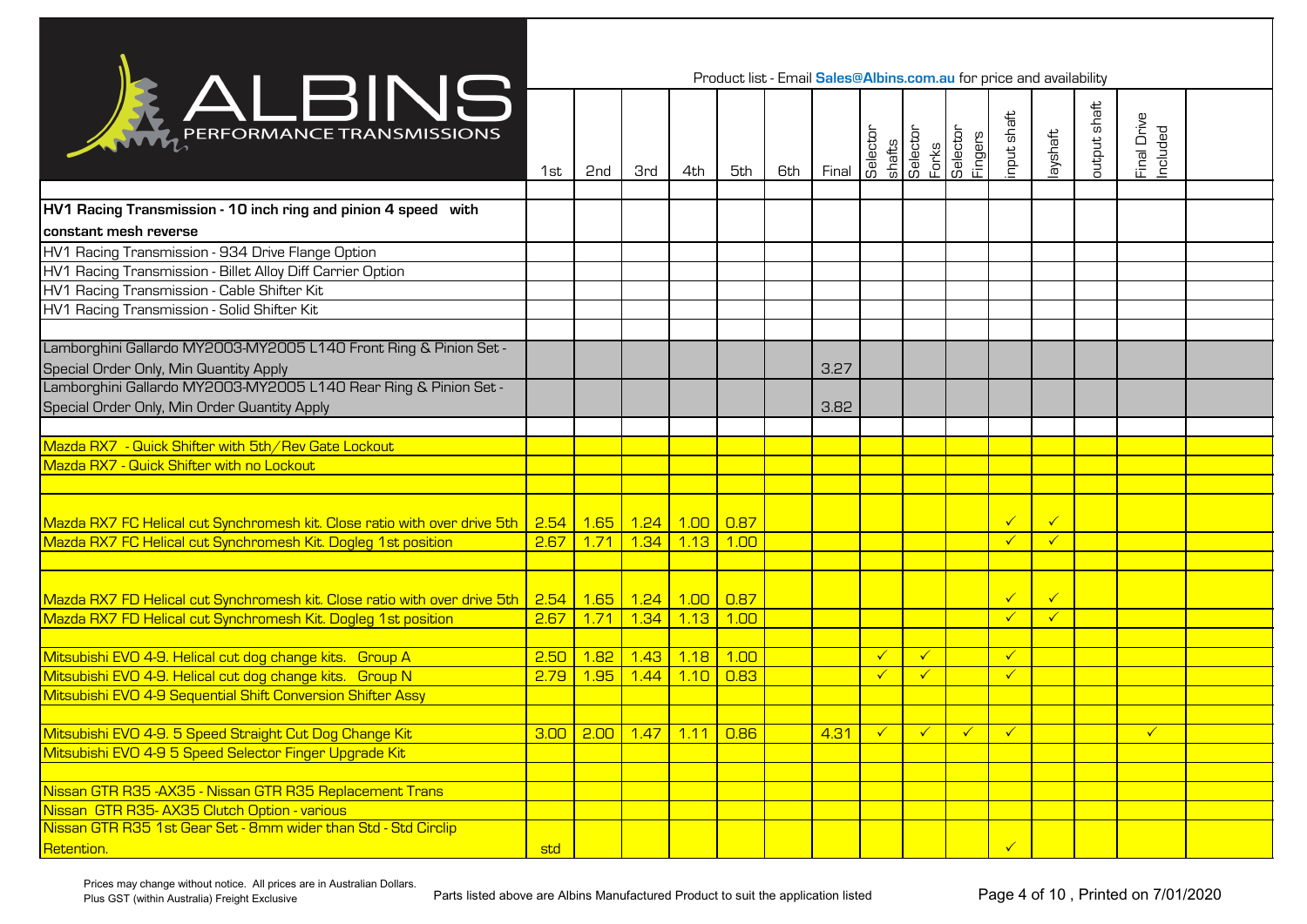|                                                                         |      |      |            |      | Product list - Email Sales@Albins.com.au for price and availability |     |       |          |                             |                     |              |              |                 |                         |  |
|-------------------------------------------------------------------------|------|------|------------|------|---------------------------------------------------------------------|-----|-------|----------|-----------------------------|---------------------|--------------|--------------|-----------------|-------------------------|--|
| <b>ALBINS</b>                                                           | 1st  | 2nd  | <b>3rd</b> | 4th  | 5th                                                                 | 6th | Final | Selector | shafts<br>Selector<br>Forks | Selector<br>Fingers | input shaft  | layshaft     | output shaft    | Final Drive<br>Included |  |
| Nissan GTR R35 1st Gear Set - 8mm wider than Std - Albins Nut           |      |      |            |      |                                                                     |     |       |          |                             |                     |              |              |                 |                         |  |
| Retention.                                                              | std  | std  | std        | std  | std                                                                 | std |       |          |                             |                     | $\checkmark$ |              |                 |                         |  |
| Nissan GTR R35 1st-6th Gear Set (includes primary shaft & 1-6 gears) -  |      |      |            |      |                                                                     |     |       |          |                             |                     |              |              |                 |                         |  |
| Available in Circlip or Nut retention shafts                            | std  | std  | std        | std  | std                                                                 | std |       |          |                             |                     | $\checkmark$ |              |                 |                         |  |
| Nissan GTR R35 2nd-6th gear set                                         |      | std  | std        | std  | std                                                                 | std |       |          |                             |                     | $\checkmark$ |              |                 |                         |  |
| Nissan GTR R35 Secondary Shaft - Albins Spec with Retaining Nut (not    |      |      |            |      |                                                                     |     |       |          |                             |                     |              |              |                 |                         |  |
| circlip)                                                                |      |      |            |      |                                                                     |     |       |          |                             |                     |              |              | $\blacklozenge$ |                         |  |
| Nissan GTR R35 Front Drive Output Shaft Assembly                        |      |      |            |      |                                                                     |     |       |          |                             |                     |              |              | $\checkmark$    |                         |  |
| Nissan R35 GTR 1st/Rev selector Fork and shaft kit                      |      |      |            |      |                                                                     |     |       |          |                             |                     |              |              |                 |                         |  |
| Nissan R35 GTR Drop gear set                                            |      |      |            |      |                                                                     |     |       |          |                             |                     |              |              |                 |                         |  |
| Nissan R35 GTR Operating Sleeve with integral stops.                    |      |      |            |      |                                                                     |     |       |          |                             |                     |              |              |                 |                         |  |
| Nissan GTR R35 Front Diff                                               |      |      |            |      |                                                                     |     | 2.70  |          |                             |                     |              |              |                 |                         |  |
| Nissan GTR R35 Rear Diff                                                |      |      |            |      |                                                                     |     | 3.40  |          |                             |                     |              |              |                 |                         |  |
| Nissan GTR R35 Assembly Tool Kit                                        |      |      |            |      |                                                                     |     |       |          |                             |                     |              |              |                 |                         |  |
|                                                                         |      |      |            |      |                                                                     |     |       |          |                             |                     |              |              |                 |                         |  |
| Nissan GU Patrol 1st to 4th Synchro Gear Sets                           | 4.06 | 2.33 | 1.45       | 1.00 |                                                                     |     |       |          |                             |                     | ✓            | $\checkmark$ | $\checkmark$    |                         |  |
| Nissan GU Patrol 1st to 5th Synchro Gear Sets                           | 4.06 | 2.33 | 1.45       | 1.00 | 0.89                                                                |     |       |          |                             |                     | $\checkmark$ | $\checkmark$ | $\checkmark$    |                         |  |
| Nissan GU Patrol 1st to 4th Synchro Gear Sets - includes inout shaft    |      |      |            |      |                                                                     |     |       |          |                             |                     |              |              |                 |                         |  |
| [Landcruiser spline], billet fork, billet front cover, throwout bearing | 4.06 | 2.33 | 1.45       | 1.00 |                                                                     |     |       |          |                             |                     |              | $\checkmark$ | $\checkmark$    |                         |  |
| Nissan GU Patrol 1st to 5th Synchro Gear Sets - includes inout shaft    |      |      |            |      |                                                                     |     |       |          |                             |                     |              |              |                 |                         |  |
| [Landcruiser spline], billet fork, billet front cover, throwout bearing | 4.06 | 2.33 | 1.45       | 1.00 | 0.89                                                                |     |       |          |                             |                     | ✓            | $\checkmark$ | $\checkmark$    |                         |  |
|                                                                         |      |      |            |      |                                                                     |     |       |          |                             |                     |              |              |                 |                         |  |
| Porsche 901 5 Speed 1st helical cut gear set (incl Reverse) synchromesh |      |      |            |      |                                                                     |     |       |          |                             |                     |              |              |                 |                         |  |
| gears                                                                   |      |      |            |      |                                                                     |     |       |          |                             |                     |              |              |                 |                         |  |
| Porsche 901 5 Speed 3rd/4th/5th helical cut gear sets                   |      |      |            |      |                                                                     |     |       |          |                             |                     |              |              |                 |                         |  |
| Porsche Components 901 Intermediate Plate                               |      |      |            |      |                                                                     |     |       |          |                             |                     |              |              |                 |                         |  |
| Porsche Components 901 Side Plate                                       |      |      |            |      |                                                                     |     |       |          |                             |                     |              |              |                 |                         |  |
|                                                                         |      |      |            |      |                                                                     |     |       |          |                             |                     |              |              |                 |                         |  |
|                                                                         |      |      |            |      |                                                                     |     |       |          |                             |                     |              |              |                 |                         |  |
| Porsche 904 5 Speed Main Shaft with Splines for 1st & 2nd gears         |      |      |            |      |                                                                     |     |       |          |                             |                     |              |              |                 |                         |  |
| Porsche 904 5 Speed Helical Cut Synchromesh 2nd gear set - Special      |      |      |            |      |                                                                     |     |       |          |                             |                     |              |              |                 |                         |  |
| <b>Order Only, Min Order Quantity Apply</b>                             |      |      |            |      |                                                                     |     |       |          |                             |                     |              |              |                 |                         |  |
|                                                                         |      |      |            |      |                                                                     |     |       |          |                             |                     |              |              |                 |                         |  |
| Porsche 915 or 930 Heavy Duty Bearing Retainer Plate                    |      |      |            |      |                                                                     |     |       |          |                             |                     |              |              |                 |                         |  |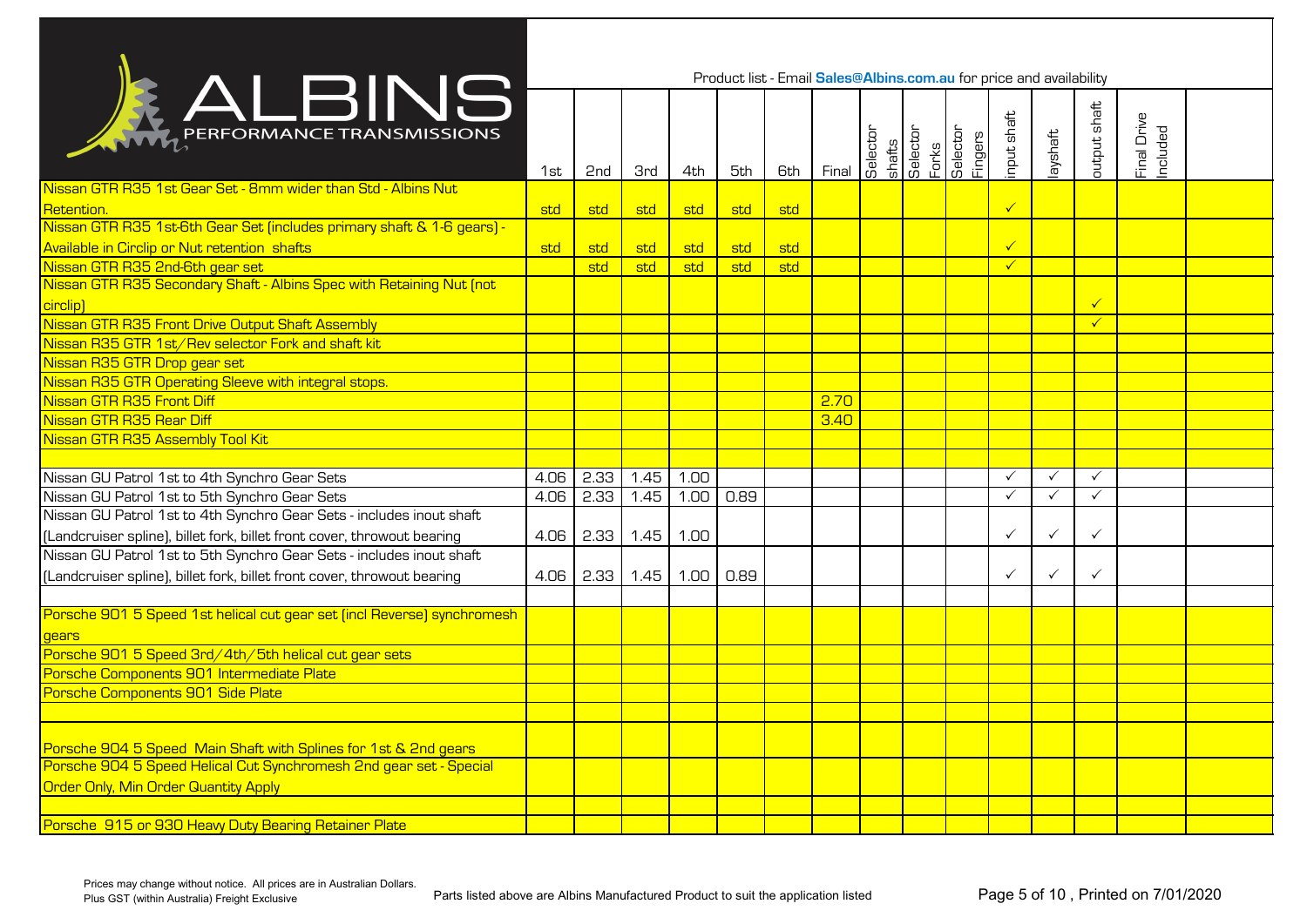|                                                                                            |      |                 |            |      |      |      | Product list - Email Sales@Albins.com.au for price and availability |          |                    |                              |             |          |              |                         |  |
|--------------------------------------------------------------------------------------------|------|-----------------|------------|------|------|------|---------------------------------------------------------------------|----------|--------------------|------------------------------|-------------|----------|--------------|-------------------------|--|
| <b>RALBINS</b>                                                                             | 1st  | 2 <sub>nd</sub> | <b>3rd</b> | 4th  | 5th  | 6th  | Final                                                               | Selector | shafts<br>Selector | Forks<br>Selector<br>Fingers | input shaft | layshaft | output shaft | Final Drive<br>Included |  |
| Porsche 915 1st gear set - includes new one piece primary shaft with                       |      |                 |            |      |      |      |                                                                     |          |                    |                              |             |          |              |                         |  |
| integral 1st gear and matching driven gear                                                 |      |                 |            |      |      |      |                                                                     |          |                    |                              |             |          |              |                         |  |
| Porsche 915 5 Speed 2nd to 5th helical cut synchromesh gear sets                           |      |                 |            |      |      |      |                                                                     |          |                    |                              |             |          |              |                         |  |
| Porsche Components 915 Output Flange Coarse Spline LSD                                     |      |                 |            |      |      |      |                                                                     |          |                    |                              |             |          |              |                         |  |
| Porsche Components 915 Side Plate                                                          |      |                 |            |      |      |      |                                                                     |          |                    |                              |             |          |              |                         |  |
|                                                                                            |      |                 |            |      |      |      |                                                                     |          |                    |                              |             |          |              |                         |  |
| Porsche 996 GT3 Cup Car - 1st helical cut synchro 1st Idler                                | 3.15 |                 |            |      |      |      |                                                                     |          |                    |                              |             |          |              |                         |  |
| Porsche 996 GT3 Cup Car - 2nd helical cut Synchro 2nd Idler                                |      | 2.00            |            |      |      |      |                                                                     |          |                    |                              |             |          |              |                         |  |
| Porsche 996 GT3 Cup Car - 3rd helical cut synchro set                                      |      |                 | 1.56       |      |      |      |                                                                     |          |                    |                              |             |          |              |                         |  |
| Porsche 996 GT3 Cup Car - 4th helical cut synchro set                                      |      |                 |            | 1.30 |      |      |                                                                     |          |                    |                              |             |          |              |                         |  |
| Porsche 996 GT3 Cup Car - 5th helical cut synchro set                                      |      |                 |            |      | 1.09 |      |                                                                     |          |                    |                              |             |          |              |                         |  |
| Porsche 996 GT3 Cup Car - 6th helical cut synchro set                                      |      |                 |            |      |      | 0.91 |                                                                     |          |                    |                              |             |          |              |                         |  |
|                                                                                            |      |                 |            |      |      |      |                                                                     |          |                    |                              |             |          |              |                         |  |
| Porsche Components 930 Chrome Moly CV Cage                                                 |      |                 |            |      |      |      |                                                                     |          |                    |                              |             |          |              |                         |  |
| Porsche Components 934 Chrome Moly CV Cage                                                 |      |                 |            |      |      |      |                                                                     |          |                    |                              |             |          |              |                         |  |
|                                                                                            |      |                 |            |      |      |      |                                                                     |          |                    |                              |             |          |              |                         |  |
| Porsche Components 930 Side Plate - Special Order Only, Min Order<br><b>Quantity Apply</b> |      |                 |            |      |      |      |                                                                     |          |                    |                              |             |          |              |                         |  |
| Porsche Components 930/915 Fine Spline Output Flange - Special Order                       |      |                 |            |      |      |      |                                                                     |          |                    |                              |             |          |              |                         |  |
| <b>Only, Min Order Quantity Apply</b>                                                      |      |                 |            |      |      |      |                                                                     |          |                    |                              |             |          |              |                         |  |
|                                                                                            |      |                 |            |      |      |      |                                                                     |          |                    |                              |             |          |              |                         |  |
| Porsche Components CV Joint 930 Style - 30 spl (28 spline also avail)<br>32mm Wide         |      |                 |            |      |      |      |                                                                     |          |                    |                              |             |          |              |                         |  |
| Porsche Components CV Joint 930 Style - 30 spl (28 spline also avail)                      |      |                 |            |      |      |      |                                                                     |          |                    |                              |             |          |              |                         |  |
| 40mm Wide                                                                                  |      |                 |            |      |      |      |                                                                     |          |                    |                              |             |          |              |                         |  |
| Porsche Components CV Joint 934.5 Style - 33 spline (35 spline also                        |      |                 |            |      |      |      |                                                                     |          |                    |                              |             |          |              |                         |  |
| available)                                                                                 |      |                 |            |      |      |      |                                                                     |          |                    |                              |             |          |              |                         |  |
|                                                                                            |      |                 |            |      |      |      |                                                                     |          |                    |                              |             |          |              |                         |  |
| Porsche Components Drive Shafts made to order from 300M Material 28,                       |      |                 |            |      |      |      |                                                                     |          |                    |                              |             |          |              |                         |  |
| 30, 33 & 35 spline to any length - Special Order Only,                                     |      |                 |            |      |      |      |                                                                     |          |                    |                              |             |          |              |                         |  |
|                                                                                            |      |                 |            |      |      |      |                                                                     |          |                    |                              |             |          |              |                         |  |
| Porsche Components G50 1st/2nd Brass Synchro Rings [New]                                   |      |                 |            |      |      |      |                                                                     |          |                    |                              |             |          |              |                         |  |
| Porsche G50 3rd/4th/5th/Reverse Brass Synchro Rings (New)                                  |      |                 |            |      |      |      |                                                                     |          |                    |                              |             |          |              |                         |  |
| Porsche Components G50 5 speed 1st/2nd billet alloy fork                                   |      |                 |            |      |      |      |                                                                     |          |                    |                              |             |          |              |                         |  |
| Porsche Components G50 5 speed 3rd/4th billet steel fork                                   |      |                 |            |      |      |      |                                                                     |          |                    |                              |             |          |              |                         |  |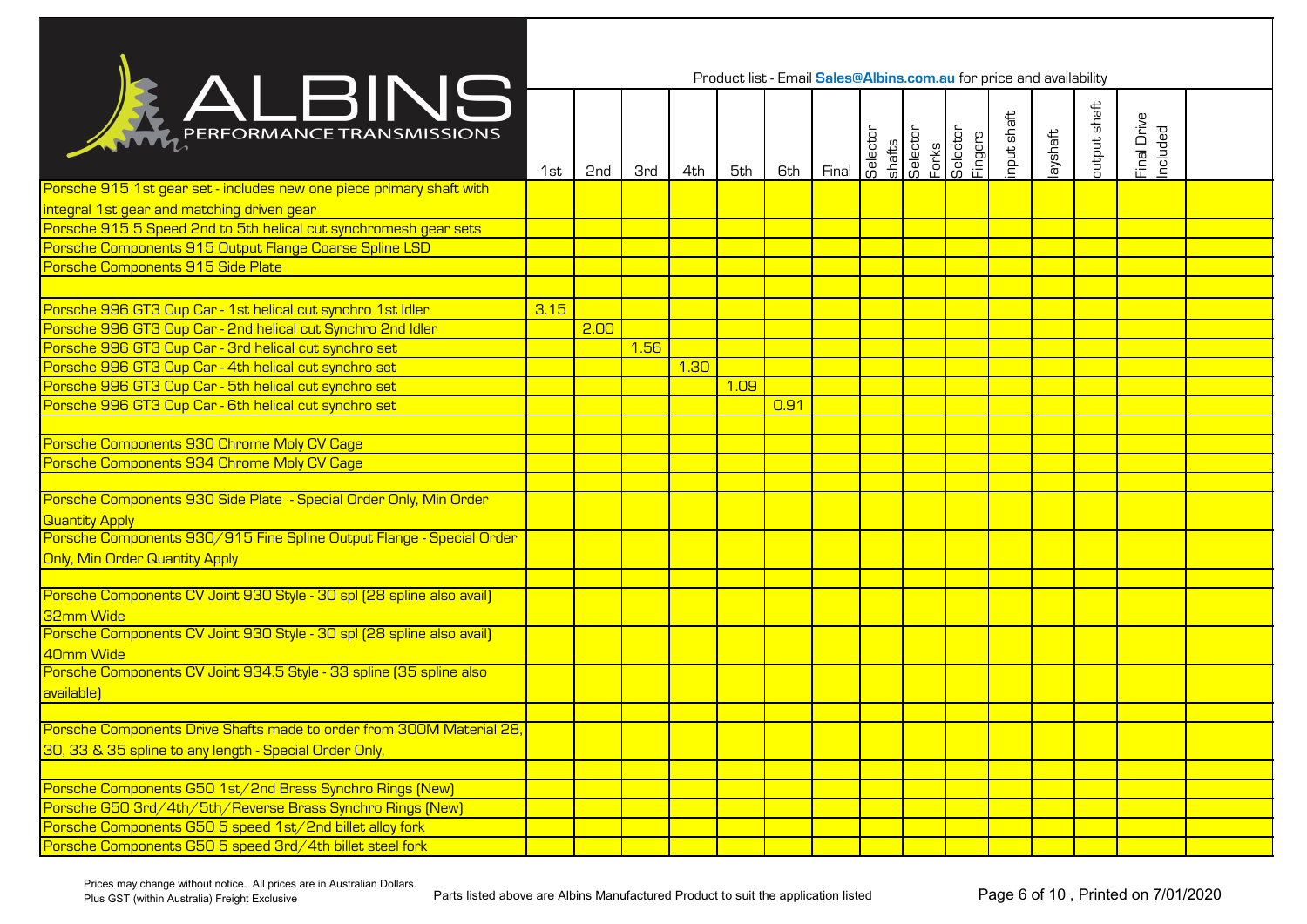|                                                                           |     |     |            |     |     |     | Product list - Email Sales@Albins.com.au for price and availability |          |                             |                     |             |          |              |                         |  |
|---------------------------------------------------------------------------|-----|-----|------------|-----|-----|-----|---------------------------------------------------------------------|----------|-----------------------------|---------------------|-------------|----------|--------------|-------------------------|--|
| ALBING                                                                    | 1st | 2nd | <b>3rd</b> | 4th | 5th | 6th | Final                                                               | Selector | shafts<br>Selector<br>Forks | delector<br>Fingers | input shaft | layshaft | output shaft | Final Drive<br>Included |  |
| Porsche Components G50 5 speed 5th/Rev billet steel fork                  |     |     |            |     |     |     |                                                                     |          |                             |                     |             |          |              |                         |  |
| Porsche G50 5 speed 5th/Rev Guide Sleeve Assy Complete                    |     |     |            |     |     |     |                                                                     |          |                             |                     |             |          |              |                         |  |
| Porsche Components G50 Output Flange - Special Order Only                 |     |     |            |     |     |     |                                                                     |          |                             |                     |             |          |              |                         |  |
| Porsche Components G50 Output Flange to suit 934 CV - Special Order       |     |     |            |     |     |     |                                                                     |          |                             |                     |             |          |              |                         |  |
| Only                                                                      |     |     |            |     |     |     |                                                                     |          |                             |                     |             |          |              |                         |  |
| Porsche Components G50 Side Plate - Special Order Only                    |     |     |            |     |     |     |                                                                     |          |                             |                     |             |          |              |                         |  |
| Porsche Components G50/52 Side Plate - Special Order Only                 |     |     |            |     |     |     |                                                                     |          |                             |                     |             |          |              |                         |  |
|                                                                           |     |     |            |     |     |     |                                                                     |          |                             |                     |             |          |              |                         |  |
| Porsche G50 5 Speed - 2nd Synchromesh Gear Sets                           |     |     |            |     |     |     |                                                                     |          |                             |                     |             |          |              |                         |  |
| Porsche G50 5 Speed - 3rd/4th or 5th Gear Sets                            |     |     |            |     |     |     |                                                                     |          |                             |                     |             |          |              |                         |  |
|                                                                           |     |     |            |     |     |     |                                                                     |          |                             |                     |             |          |              |                         |  |
| Porsche Dog Rings - 901 1st                                               |     |     |            |     |     |     |                                                                     |          |                             |                     |             |          |              |                         |  |
| Porsche Dog Rings - 915 1st                                               |     |     |            |     |     |     |                                                                     |          |                             |                     |             |          |              |                         |  |
| Porsche Dog Rings - 915 2nd                                               |     |     |            |     |     |     |                                                                     |          |                             |                     |             |          |              |                         |  |
| Porsche Dog Rings - 915 3rd/4th/5th (also 901 2nd/3rd/4th/5th)            |     |     |            |     |     |     |                                                                     |          |                             |                     |             |          |              |                         |  |
| Porsche Dog Rings - 924 1st                                               |     |     |            |     |     |     |                                                                     |          |                             |                     |             |          |              |                         |  |
| Porsche Dog Rings - 930 1st                                               |     |     |            |     |     |     |                                                                     |          |                             |                     |             |          |              |                         |  |
| Porsche Dog Rings - 930 2nd                                               |     |     |            |     |     |     |                                                                     |          |                             |                     |             |          |              |                         |  |
| Porsche Dog Rings - 930 3rd/4th                                           |     |     |            |     |     |     |                                                                     |          |                             |                     |             |          |              |                         |  |
| Porsche Dog Rings - 993 1st/2nd [weld on]                                 |     |     |            |     |     |     |                                                                     |          |                             |                     |             |          |              |                         |  |
| Porsche Dog Rings - 993/GT3 3rd/4th/5th/6th                               |     |     |            |     |     |     |                                                                     |          |                             |                     |             |          |              |                         |  |
| Porsche Dog Rings - G50 1st/2nd                                           |     |     |            |     |     |     |                                                                     |          |                             |                     |             |          |              |                         |  |
| Porsche Dog Rings - G50 3rd/4th/5th/Rev                                   |     |     |            |     |     |     |                                                                     |          |                             |                     |             |          |              |                         |  |
| Porsche Dog Rings - GT3 1st/2nd [weld on]                                 |     |     |            |     |     |     |                                                                     |          |                             |                     |             |          |              |                         |  |
| Porsche Dog Rings - Ruf 1st                                               |     |     |            |     |     |     |                                                                     |          |                             |                     |             |          |              |                         |  |
| Porsche Dog Rings - Ruf/924 2nd/3rd                                       |     |     |            |     |     |     |                                                                     |          |                             |                     |             |          |              |                         |  |
|                                                                           |     |     |            |     |     |     |                                                                     |          |                             |                     |             |          |              |                         |  |
|                                                                           |     |     |            |     |     |     |                                                                     |          |                             |                     |             |          |              |                         |  |
| Porsche Ring & Pinion Sets - 901 - Special Order Only, Min Quantity Apply |     |     |            |     |     |     | 3.44                                                                |          |                             |                     |             |          |              |                         |  |
|                                                                           |     |     |            |     |     |     |                                                                     |          |                             |                     |             |          |              |                         |  |
| Porsche Ring & Pinion Sets - 901 - Special Order Only, Min Quantity Apply |     |     |            |     |     |     | 4.43                                                                |          |                             |                     |             |          |              |                         |  |
|                                                                           |     |     |            |     |     |     |                                                                     |          |                             |                     |             |          |              |                         |  |
| Porsche Ring & Pinion Sets - 915                                          |     |     |            |     |     |     | 3.10                                                                |          |                             |                     |             |          |              |                         |  |
| Porsche Ring & Pinion Sets - 915                                          |     |     |            |     |     |     | 3.88                                                                |          |                             |                     |             |          |              |                         |  |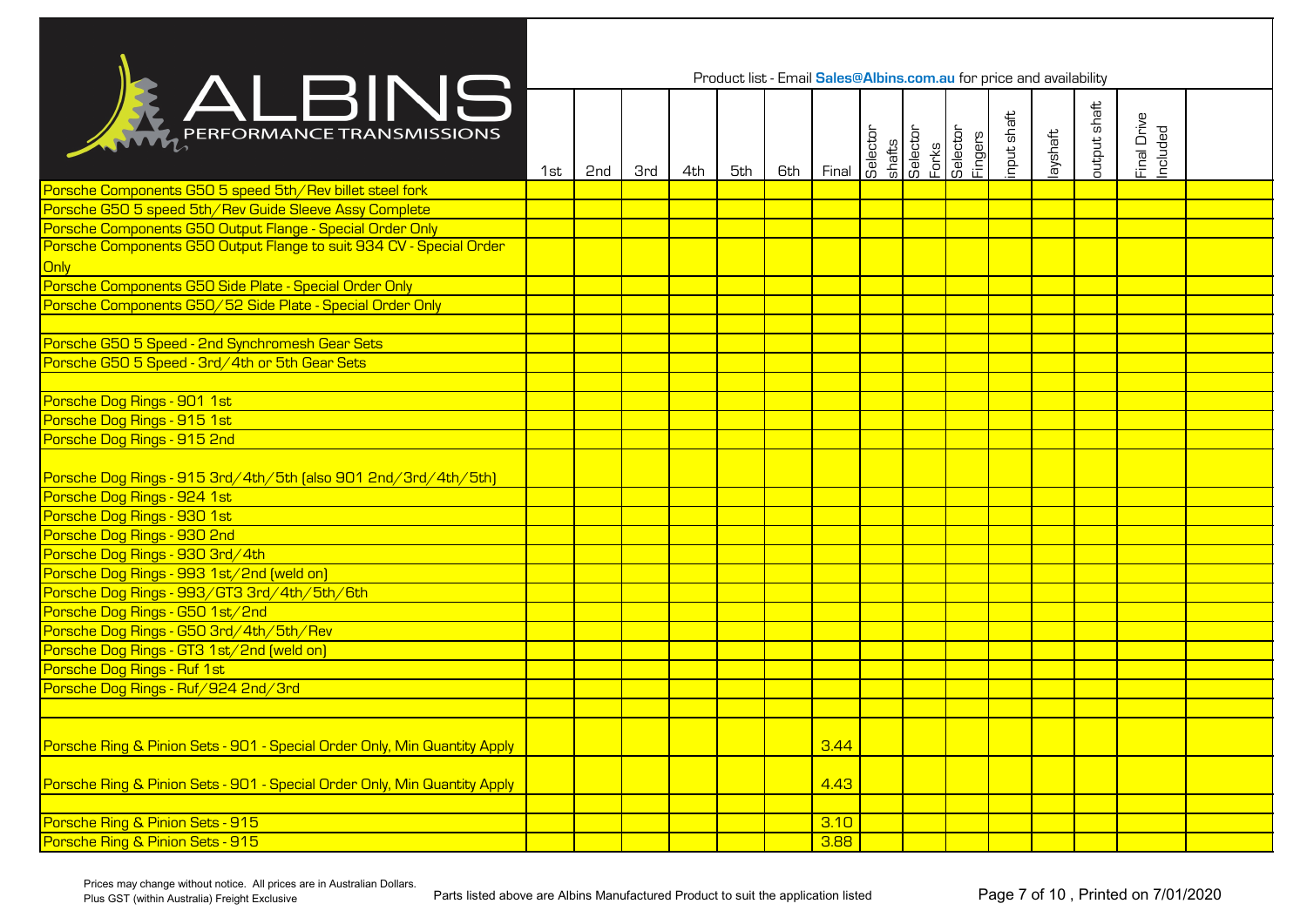|                                                                           |     |                          |            |     | Product list - Email Sales@Albins.com.au for price and availability |     |       |          |                             |                     |                      |          |              |                         |  |
|---------------------------------------------------------------------------|-----|--------------------------|------------|-----|---------------------------------------------------------------------|-----|-------|----------|-----------------------------|---------------------|----------------------|----------|--------------|-------------------------|--|
| RALBINS                                                                   | 1st | 2 <sub>nd</sub>          | <b>3rd</b> | 4th | 5th                                                                 | 6th | Final | Selector | shafts<br>Selector<br>Forks | Selector<br>Fingers | input shaft          | layshaft | output shaft | Final Drive<br>Included |  |
| Porsche Ring & Pinion Sets - 915                                          |     |                          |            |     |                                                                     |     | 4.38  |          |                             |                     |                      |          |              |                         |  |
| Porsche Ring & Pinion Sets - 915                                          |     |                          |            |     |                                                                     |     | 4.43  |          |                             |                     |                      |          |              |                         |  |
|                                                                           |     |                          |            |     |                                                                     |     |       |          |                             |                     |                      |          |              |                         |  |
| Porsche Ring & Pinion Sets - 930                                          |     |                          |            |     |                                                                     |     | 4.22  |          |                             |                     |                      |          |              |                         |  |
| Porsche Ring & Pinion Sets - 930                                          |     |                          |            |     |                                                                     |     | 4.63  |          |                             |                     |                      |          |              |                         |  |
| Porsche Ring & Pinion Sets - 993                                          |     |                          |            |     |                                                                     |     | 3.10  |          |                             |                     |                      |          |              |                         |  |
| Porsche Ring & Pinion Sets - 993                                          |     |                          |            |     |                                                                     |     | 4.00  |          |                             |                     |                      |          |              |                         |  |
|                                                                           |     |                          |            |     |                                                                     |     |       |          |                             |                     |                      |          |              |                         |  |
| Porsche Ring & Pinion Sets - 996 street car                               |     |                          |            |     |                                                                     |     | 3.00  |          |                             |                     |                      |          |              |                         |  |
| Porsche Ring & Pinion Sets - 996 street car                               |     |                          |            |     |                                                                     |     | 3.77  |          |                             |                     |                      |          |              |                         |  |
| Porsche Ring & Pinion Sets - 996 street car                               |     |                          |            |     |                                                                     |     | 4.00  |          |                             |                     |                      |          |              |                         |  |
|                                                                           |     |                          |            |     |                                                                     |     |       |          |                             |                     |                      |          |              |                         |  |
| Porsche Ring & Pinion Sets - 996/997 GT3 Cup Car                          |     |                          |            |     |                                                                     |     | 4.00  |          |                             |                     |                      |          |              |                         |  |
| Porsche Ring & Pinion Sets - 996/997 GT3 Cup Car                          |     |                          |            |     |                                                                     |     | 3.10  |          |                             |                     |                      |          |              |                         |  |
| Porsche Ring & Pinion Sets - G50                                          |     |                          |            |     |                                                                     |     | 3.10  |          |                             |                     |                      |          |              |                         |  |
| Porsche Ring & Pinion Sets - G50                                          |     |                          |            |     |                                                                     |     | 3.44  |          |                             |                     |                      |          |              |                         |  |
| Porsche Ring & Pinion Sets - G50                                          |     |                          |            |     |                                                                     |     | 4.00  |          |                             |                     |                      |          |              |                         |  |
|                                                                           |     |                          |            |     |                                                                     |     |       |          |                             |                     |                      |          |              |                         |  |
| Porsche Ring & Pinion Sets - G50/52                                       |     |                          |            |     |                                                                     |     | 3.10  |          |                             |                     |                      |          |              |                         |  |
| Porsche Ring & Pinion Sets - G50/52                                       |     |                          |            |     |                                                                     |     | 4.00  |          |                             |                     |                      |          |              |                         |  |
|                                                                           |     |                          |            |     |                                                                     |     |       |          |                             |                     |                      |          |              |                         |  |
|                                                                           |     |                          |            |     |                                                                     |     |       |          |                             |                     |                      |          |              |                         |  |
| Porsche Ring & Pinion Sets - 968 - Special Order Only, Min Quantity Apply |     |                          |            |     |                                                                     |     | 4.25  |          |                             |                     |                      |          |              |                         |  |
|                                                                           |     |                          |            |     |                                                                     |     |       |          |                             |                     |                      |          |              |                         |  |
| Subaru WRX 5 speed 1st to 4th Helical Synchro set - 1996 to 2009,         |     |                          |            |     |                                                                     |     |       |          |                             |                     |                      |          |              |                         |  |
| Ratios Vary Depending on Year Model                                       |     |                          |            |     |                                                                     |     |       |          |                             |                     | $\checkmark$         |          |              |                         |  |
|                                                                           |     |                          |            |     |                                                                     |     |       |          |                             |                     |                      |          |              |                         |  |
| Subaru WRX 5 speed MY 1996 Group N Ratios 1st to 5th Helical              |     |                          |            |     |                                                                     |     |       |          |                             |                     |                      |          |              |                         |  |
| <b>Synchro Set</b>                                                        |     | 3.45 2.33 1.75 1.35 0.97 |            |     |                                                                     |     |       |          |                             |                     | $\checkmark$         |          |              |                         |  |
| Subaru WRX 5 speed MY 1996 Street Ratio 1st to 5th Helical Synchro        |     |                          |            |     |                                                                     |     |       |          |                             |                     |                      |          |              |                         |  |
| set                                                                       |     | 3.45 1.94 1.36 0.97      |            |     | $\boxed{0.74}$                                                      |     |       |          |                             |                     | $\checkmark$         |          |              |                         |  |
| Subaru WRX 5 speed MY 1998 Group N Ratio 1st to 5th Helical Synchro       |     |                          |            |     |                                                                     |     |       |          |                             |                     |                      |          |              |                         |  |
|                                                                           |     |                          |            |     |                                                                     |     |       |          |                             |                     | $\blacktriangledown$ |          |              |                         |  |
| set                                                                       |     | 3.08 2.06 1.55 1.15 0.83 |            |     |                                                                     |     |       |          |                             |                     |                      |          |              |                         |  |

Prices may change without notice. All prices are in Australian Dollars.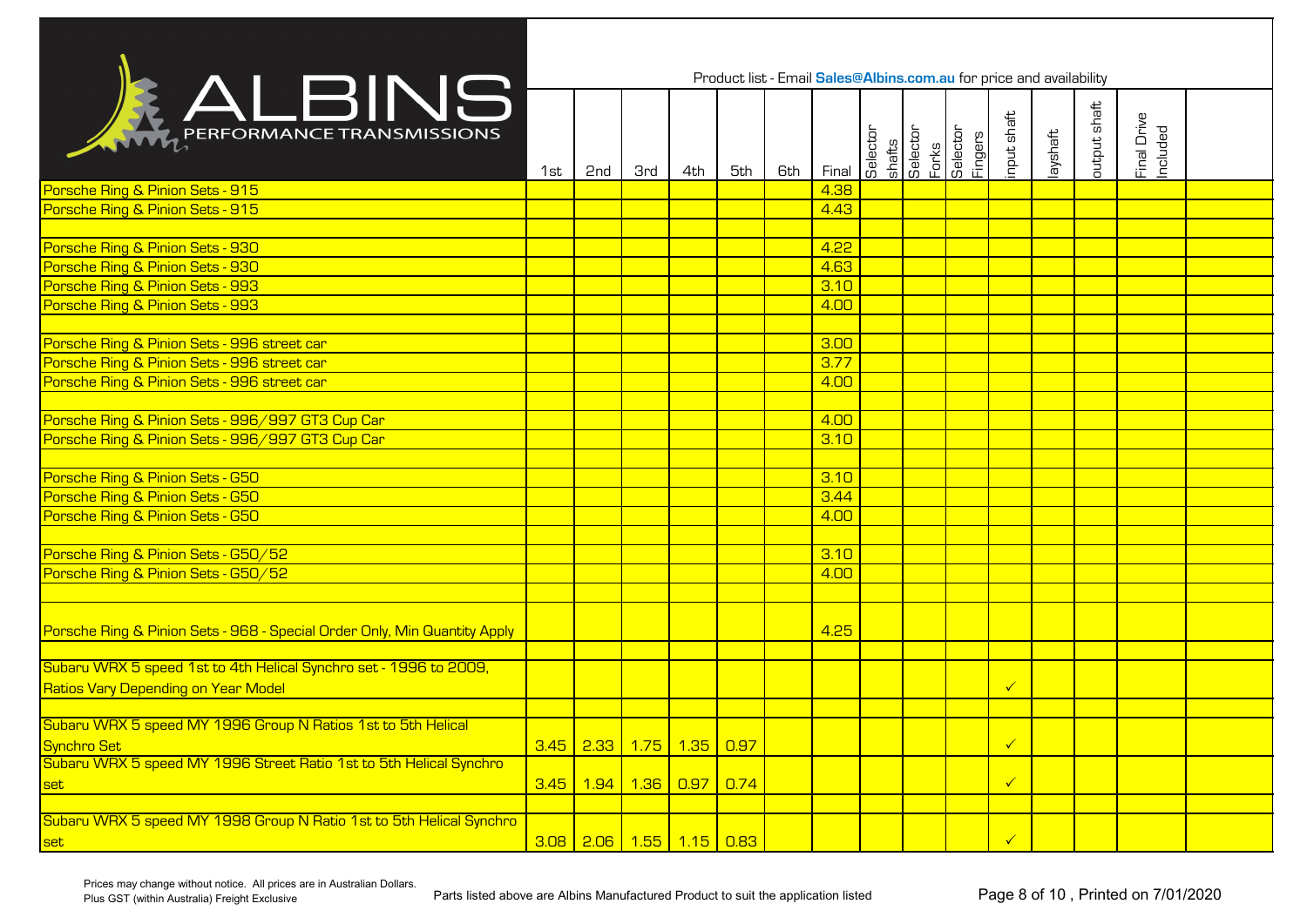|                                                                                                                                 |              |                 |                        |                   |                   |      | Product list - Email Sales@Albins.com.au for price and availability |              |                             |                            |                              |                              |              |                         |  |
|---------------------------------------------------------------------------------------------------------------------------------|--------------|-----------------|------------------------|-------------------|-------------------|------|---------------------------------------------------------------------|--------------|-----------------------------|----------------------------|------------------------------|------------------------------|--------------|-------------------------|--|
| <b>KALBINS</b>                                                                                                                  | 1st          | 2 <sub>nd</sub> | <b>3rd</b>             | 4th               | 5th               | 6th  | Final                                                               | Selector     | shafts<br>Selector<br>Forks | <b>Selector</b><br>Fingers | input shaft                  | layshaft                     | output shaft | Final Drive<br>Included |  |
| Subaru WRX 5 speed MY 1998 Street Ratio 1st to 5th Helical Synchro<br>set                                                       | 3.08         |                 | 1.94 1.36              | 0.97              | 0.74              |      |                                                                     |              |                             |                            | $\checkmark$                 |                              |              |                         |  |
| Subaru WRX 5 speed MY 2001 Sport Ratio 1st to 5th Helical Synchro<br>Set                                                        |              |                 | 3.00 2.00 1.48 1.17    |                   | $\overline{0.96}$ |      |                                                                     |              |                             |                            | $\checkmark$                 |                              |              |                         |  |
| Subaru WRX 5 speed MY 2001 Street Ratio 1st to 5th Helical Synchro<br><b>Set</b>                                                | 3.45         |                 | <mark>1.94 1.36</mark> | $\overline{0.96}$ | 0.76              |      |                                                                     |              |                             |                            | $\checkmark$                 |                              |              |                         |  |
| Subaru WRX 5 speed MY 2000/02/03/04/05/06/07/08/09<br>Group N Ratio 1st to 5th Helical Synchro set - Specify Year Model         | 3.08         |                 | 2.06 1.55 1.15 0.83    |                   |                   |      |                                                                     |              |                             |                            | $\checkmark$                 |                              |              |                         |  |
| Street Ratio 1st to 5th Helical Synchro set - Specify Year                                                                      | 3.08         |                 | 1.94 1.36 0.97 0.74    |                   |                   |      |                                                                     |              |                             |                            | $\checkmark$                 |                              |              |                         |  |
| Subaru WRX 6 Speed synchromesh billet fork upgrade 1st/2nd, 3rd/4th,<br>5th/6th                                                 |              |                 |                        |                   |                   |      |                                                                     |              | $\overline{\mathsf{v}}$     |                            |                              |                              |              |                         |  |
| Subaru WRX 6 speed Selector finger upgrade kit including interlocker<br>[entire replacement kit]                                |              |                 |                        |                   |                   |      |                                                                     |              |                             |                            |                              |                              |              |                         |  |
| Subaru 2001/2005 - 6 spd 1:1 Drop gear set<br><b>SUITS</b><br>2001-2005 DDC ELECTRONIC DIFF                                     |              |                 |                        |                   |                   |      |                                                                     |              |                             |                            |                              |                              |              |                         |  |
| Subaru WRX Sti 6 speed Dog Change light weight helical kit                                                                      | 3.64         | 2.38            | 1.76                   | 1.35              | 1.06              | 0.84 |                                                                     | $\checkmark$ | $\checkmark$                | $\checkmark$               | $\checkmark$                 |                              | $\checkmark$ |                         |  |
| Subaru WRX 6 Speed Aluminium Gearbox Sandwich Plate                                                                             |              |                 |                        |                   |                   |      |                                                                     |              |                             |                            |                              |                              |              |                         |  |
| Toyota W series 5spd 1-4 helical synchro set<br>Toyota W series 5spd 1-5 helical synchro set                                    | 2.69<br>2.69 | 1.71<br>1.71    | 1.25<br>1.25           | 1.00<br>1.00      | 0.84              |      |                                                                     |              |                             |                            | $\checkmark$<br>$\checkmark$ | $\checkmark$<br>$\checkmark$ |              |                         |  |
| Toyota W series 5spd Billet Output shaft option for above sets (Dog<br><b>Change or Synchromesh)</b>                            |              |                 |                        |                   |                   |      |                                                                     |              |                             |                            |                              |                              |              |                         |  |
| Toyota W series 5spd Billet steel selector fork 3rd/4th                                                                         |              |                 |                        |                   |                   |      |                                                                     |              |                             |                            |                              |                              |              |                         |  |
| VW 002 1st/2nd Gear Sets - Various Ratios (refer to website)<br>VW 002 3rd or 4th Gear Sets - Various Ratios (refer to website) | $\checkmark$ | $\checkmark$    |                        | $\checkmark$      |                   |      |                                                                     |              |                             |                            |                              |                              |              |                         |  |